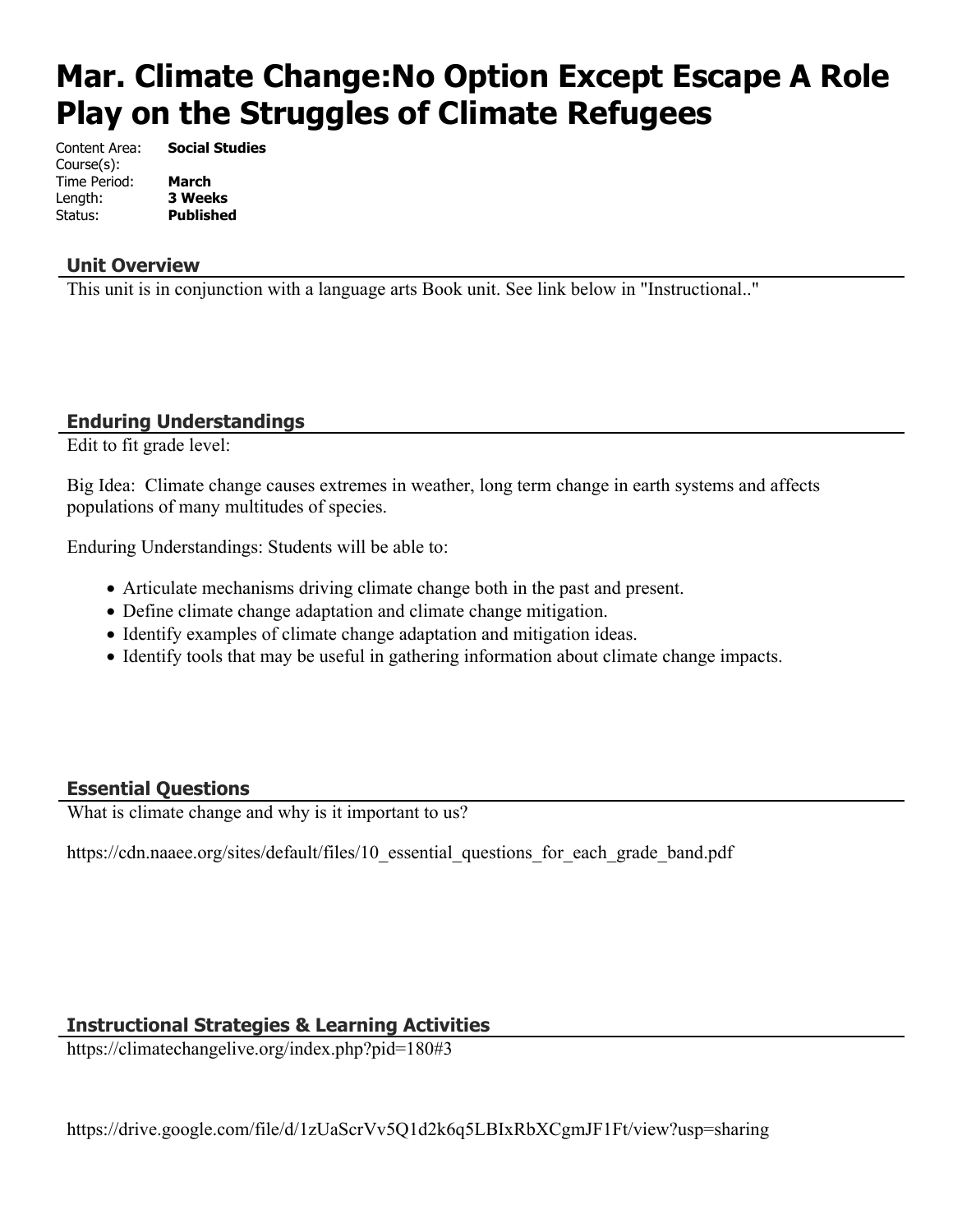# THIS LINK LEADS TO THE FULL LESSON PLAN FOR THIS UNIT.

# **Integration of Career Readiness, Life Literacies and Key Skills**

| TECH.9.4.8.CI.4       | Explore the role of creativity and innovation in career pathways and industries.                                                                                                                                                                                   |
|-----------------------|--------------------------------------------------------------------------------------------------------------------------------------------------------------------------------------------------------------------------------------------------------------------|
| TECH.9.4.8.DC.8       | Explain how communities use data and technology to develop measures to respond to<br>effects of climate change (e.g., smart cities).                                                                                                                               |
|                       | An individual's strengths, lifestyle goals, choices, and interests affect employment and<br>income.                                                                                                                                                                |
| TECH.9.4.8.TL.4       | Synthesize and publish information about a local or global issue or event (e.g., MSLS4-5,<br>6.1.8. Civics PI.3).                                                                                                                                                  |
| TECH.9.4.8.CT.1       | Evaluate diverse solutions proposed by a variety of individuals, organizations, and/or<br>agencies to a local or global problem, such as climate change, and use critical thinking<br>skills to predict which one(s) are likely to be effective (e.g., MS-ETS1-2). |
| TECH.9.4.8.IML.12     | Use relevant tools to produce, publish, and deliver information supported with evidence<br>for an authentic audience.                                                                                                                                              |
|                       | Gathering and evaluating knowledge and information from a variety of sources, including<br>global perspectives, fosters creativity and innovative thinking.                                                                                                        |
| WRK.9.2.8.CAP.10      | Evaluate how careers have evolved regionally, nationally, and globally.                                                                                                                                                                                            |
| TECH.9.4.8.GCA.2      | Demonstrate openness to diverse ideas and perspectives through active discussions to<br>achieve a group goal.                                                                                                                                                      |
| <b>TECH.9.4.8.GCA</b> | <b>Global and Cultural Awareness</b>                                                                                                                                                                                                                               |
| WRK.9.2.8.CAP.12      | Assess personal strengths, talents, values, and interests to appropriate jobs and careers to<br>maximize career potential.                                                                                                                                         |
| TECH.9.4.8.IML.14     | Analyze the role of media in delivering cultural, political, and other societal messages.                                                                                                                                                                          |
| TECH.9.4.8.IML.1      | Critically curate multiple resources to assess the credibility of sources when searching for<br>information.                                                                                                                                                       |
| <b>TECH.9.4.8.CT</b>  | <b>Critical Thinking and Problem-solving</b>                                                                                                                                                                                                                       |
| TECH.9.4.8.IML.5      | Analyze and interpret local or public data sets to summarize and effectively communicate<br>the data.                                                                                                                                                              |
|                       | Digital technology and data can be leveraged by communities to address effects of climate<br>change.                                                                                                                                                               |
| WRK.9.2.8.CAP.2       | Develop a plan that includes information about career areas of interest.                                                                                                                                                                                           |
| TECH.9.4.8.GCA.1      | Model how to navigate cultural differences with sensitivity and respect (e.g., 1.5.8.C1a).                                                                                                                                                                         |
| TECH.9.4.8.CT.2       | Develop multiple solutions to a problem and evaluate short- and long-term effects to<br>determine the most plausible option (e.g., MS-ETS1-4, 6.1.8.CivicsDP.1).                                                                                                   |
|                       | Multiple solutions often exist to solve a problem.                                                                                                                                                                                                                 |
| WRK.9.2.8.CAP.3       | Explain how career choices, educational choices, skills, economic conditions, and personal<br>behavior affect income.                                                                                                                                              |
| TECH.9.4.8.CT.3       | Compare past problem-solving solutions to local, national, or global issues and analyze the<br>factors that led to a positive or negative outcome.                                                                                                                 |
| TECH.9.4.8.CI.3       | Examine challenges that may exist in the adoption of new ideas (e.g., 2.1.8.SSH,                                                                                                                                                                                   |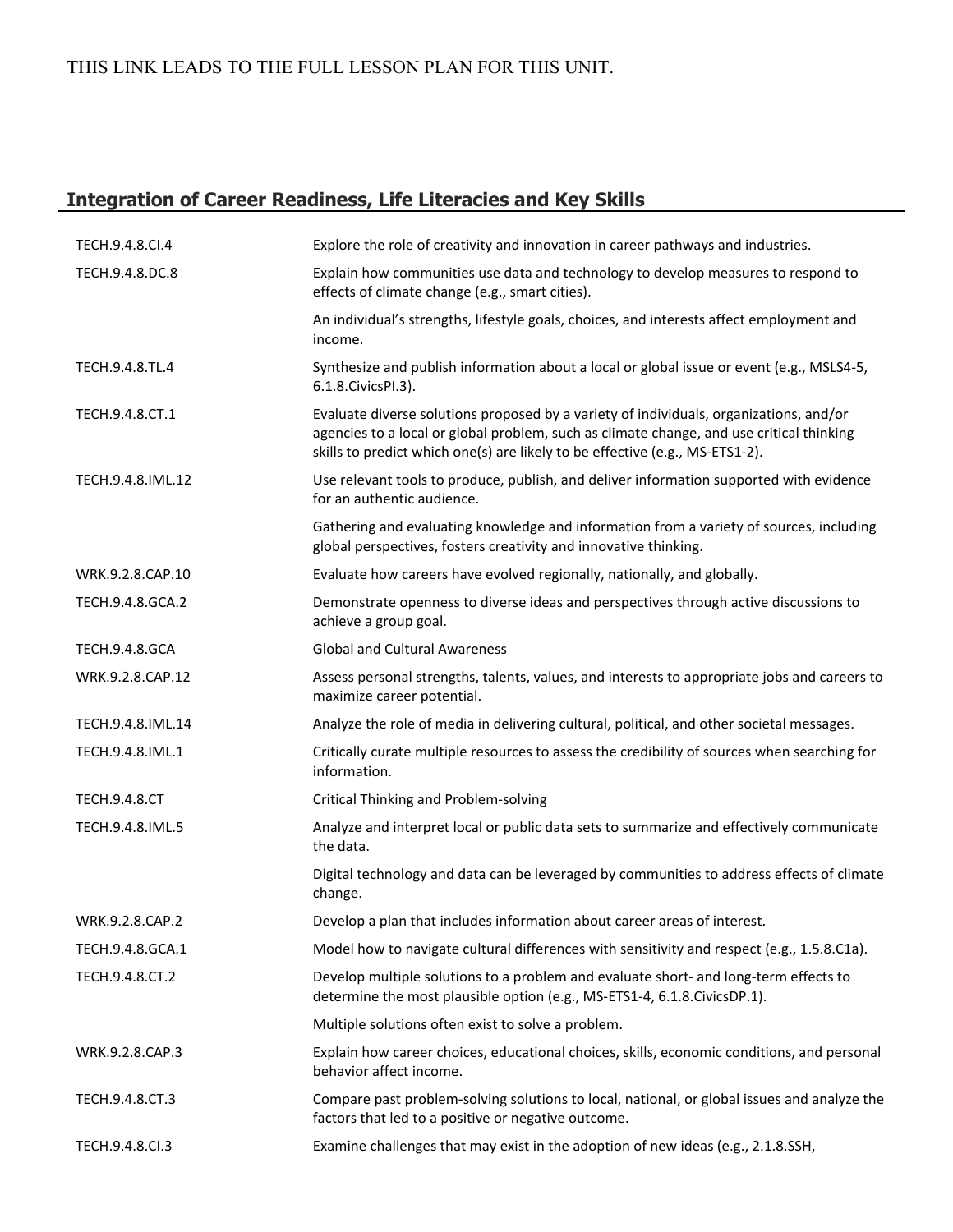|                      | 6.1.8. Civics PD. 2).                                                                                                                                                                                                                                                            |
|----------------------|----------------------------------------------------------------------------------------------------------------------------------------------------------------------------------------------------------------------------------------------------------------------------------|
| TECH.9.4.8.TL.2      | Gather data and digitally represent information to communicate a real-world problem<br>(e.g., MS-ESS3-4, 6.1.8.EconET.1, 6.1.8.CivicsPR.4).                                                                                                                                      |
| WRK.9.2.8.CAP.4      | Explain how an individual's online behavior (e.g., social networking, photo exchanges,<br>video postings) may impact opportunities for employment or advancement.                                                                                                                |
| TECH.9.4.8.TL.3      | Select appropriate tools to organize and present information digitally.                                                                                                                                                                                                          |
| TECH.9.4.8.IML.3     | Create a digital visualization that effectively communicates a data set using formatting<br>techniques such as form, position, size, color, movement, and spatial grouping (e.g.,<br>6.SP.B.4, 7.SP.B.8b).                                                                       |
| <b>WRK.9.2.8.CAP</b> | <b>Career Awareness and Planning</b>                                                                                                                                                                                                                                             |
| TECH.9.4.8.IML.4     | Ask insightful questions to organize different types of data and create meaningful<br>visualizations.                                                                                                                                                                            |
| TECH.9.4.8.DC.2      | Provide appropriate citation and attribution elements when creating media products (e.g.,<br>$W.6.8$ ).                                                                                                                                                                          |
| TECH.9.4.8.DC.1      | Analyze the resource citations in online materials for proper use.                                                                                                                                                                                                               |
| TECH.9.4.8.Cl.1      | Assess data gathered on varying perspectives on causes of climate change (e.g., cross-<br>cultural, gender-specific, generational), and determine how the data can best be used to<br>design multiple potential solutions (e.g., RI.7.9, 6.SP.B.5, 7.1.NH.IPERS.6, 8.2.8.ETW.4). |
|                      | An essential aspect of problem solving is being able to self-reflect on why possible<br>solutions for solving problems were or were not successful.                                                                                                                              |

# **Technology and Design Integration**

| CS.6-8.8.2.8.ITH.4   | Identify technologies that have been designed to reduce the negative consequences of<br>other technologies and explain the change in impact.                                                                                                                              |
|----------------------|---------------------------------------------------------------------------------------------------------------------------------------------------------------------------------------------------------------------------------------------------------------------------|
| CS.6-8.8.2.8. ITH. 2 | Compare how technologies have influenced society over time.                                                                                                                                                                                                               |
| CS.6-8.8.2.8. ITH. 1 | Explain how the development and use of technology influences economic, political, social,<br>and cultural issues.                                                                                                                                                         |
|                      | Resources need to be utilized wisely to have positive effects on the environment and<br>society. Some technological decisions involve trade-offs between environmental and<br>economic needs, while others have positive effects for both the economy and<br>environment. |
| CS.6-8.ETW           | Effects of Technology on the Natural World                                                                                                                                                                                                                                |
| CS.6-8.8.2.8.ED.7    | Design a product to address a real-world problem and document the iterative design<br>process, including decisions made as a result of specific constraints and trade-offs (e.g.,<br>annotated sketches).                                                                 |
| CS.6-8.8.2.8.ETW.4   | Compare the environmental effects of two alternative technologies devised to address<br>climate change issues and use data to justify which choice is best.                                                                                                               |
| CS.6-8.8.2.8.ETW.3   | Analyze the design of a product that negatively impacts the environment or society and<br>develop possible solutions to lessen its impact.                                                                                                                                |

# **Interdisciplinary Connections**

LA.RI.5.5 Compare and contrast the overall structure (e.g., chronology, comparison, cause/effect, problem/solution) of events, ideas, concepts, or information in two or more texts.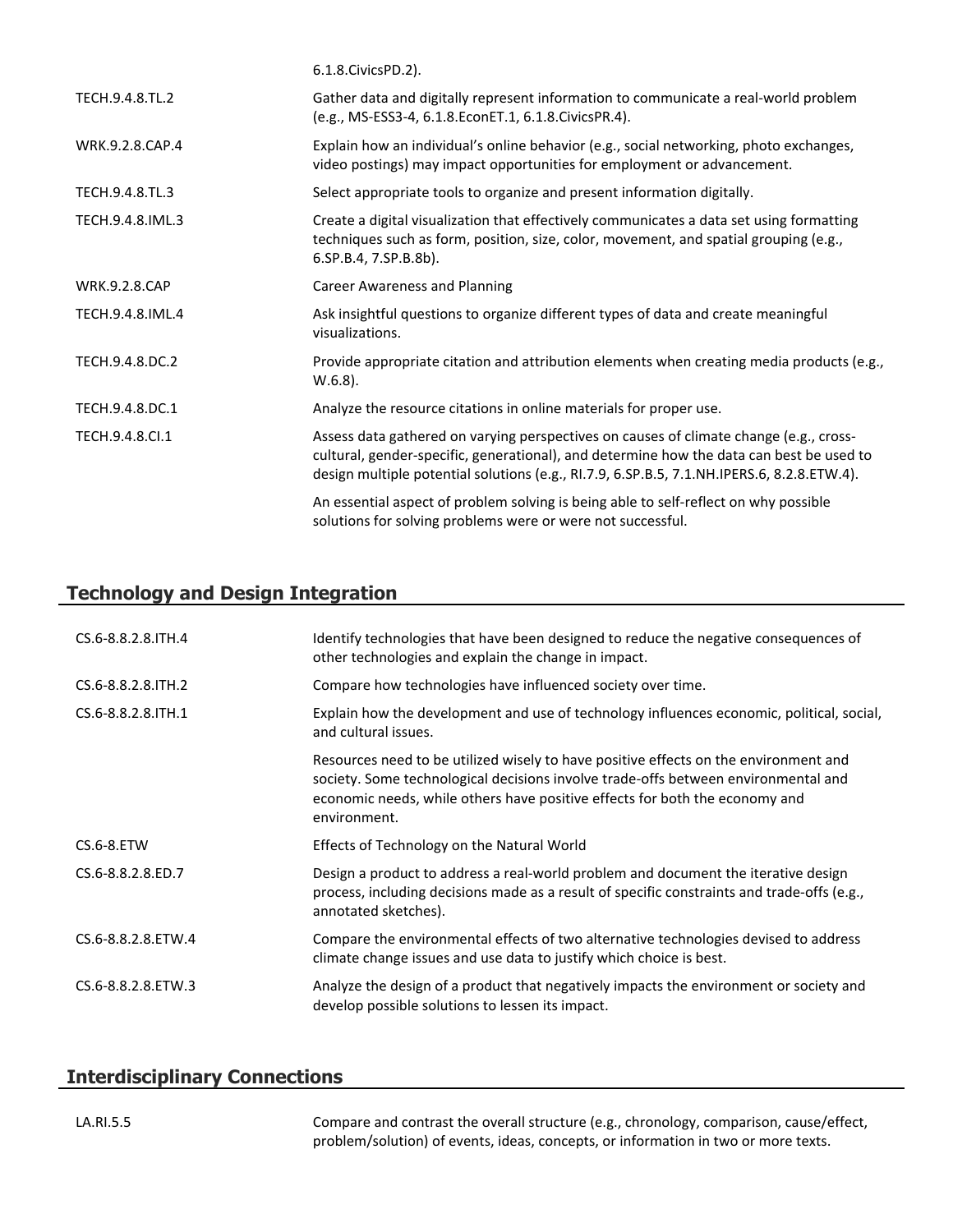| Analyze multiple accounts of the same event or topic, noting important similarities and<br>differences in the point of view they represent.                                                                                    |
|--------------------------------------------------------------------------------------------------------------------------------------------------------------------------------------------------------------------------------|
| Develop a model using an example to describe ways the geosphere, biosphere,<br>hydrosphere, and/or atmosphere interact.                                                                                                        |
| Draw on information from multiple print or digital sources, demonstrating the ability to<br>locate an answer to a question quickly or to solve a problem efficiently.                                                          |
| Introduce a topic clearly to provide a focus and group related information logically; include<br>text features such as headings, illustrations, and multimedia when useful to aiding<br>comprehension.                         |
| Explain how an author uses reasons and evidence to support particular points in a text,<br>identifying which reasons and evidence support which point(s).                                                                      |
| Explicitly draw on previously read text or material and other information known about the<br>topic to explore ideas under discussion.                                                                                          |
| Integrate and reflect on (e.g., practical knowledge, historical/cultural context, and<br>background knowledge) information from several texts on the same topic in order to write<br>or speak about the subject knowledgeably. |
| Follow agreed-upon rules for discussions and carry out assigned roles.                                                                                                                                                         |
| Pose and respond to specific questions by making comments that contribute to the<br>discussion and elaborate on the remarks of others.                                                                                         |
| Link ideas within paragraphs and sections of information using words, phrases, and<br>clauses (e.g., in contrast, especially).                                                                                                 |
| Review the key ideas expressed and draw conclusions in light of information and<br>knowledge gained from the discussions.                                                                                                      |
| Use precise language and domain-specific vocabulary to inform about or explain the topic.                                                                                                                                      |
| Provide a conclusion related to the information of explanation presented.                                                                                                                                                      |
| Quote accurately from a text and make relevant connections when explaining what the<br>text says explicitly and when drawing inferences from the text.                                                                         |
| Determine two or more main ideas of a text and explain how they are supported by key<br>details; summarize the text.                                                                                                           |
| Explain the relationships or interactions between two or more individuals, events, ideas,<br>or concepts in a historical, scientific, or technical text based on specific information in the<br>text.                          |
| Determine the meaning of general academic and domain-specific words and phrases in a<br>text relevant to a grade 5 topic or subject area.                                                                                      |
| Obtain and combine information about ways individual communities use science ideas to<br>protect the Earth's resources and environment.                                                                                        |
|                                                                                                                                                                                                                                |

## **Differentiation**

- Understand that gifted students, just like all students, come to school to learn and be challenged.
- Pre-assess your students. Find out their areas of strength as well as those areas you may need to address before students move on.
- Consider grouping gifted students together for at least part of the school day.
- Plan for differentiation. Consider pre-assessments, extension activities, and compacting the curriculum.
- Use phrases like "You've shown you don't need more practice" or "You need more practice" instead of words like "qualify" or "eligible" when referring to extension work.
- Encourage high-ability students to take on challenges. Because they're often used to getting good grades, gifted students may be risk averse.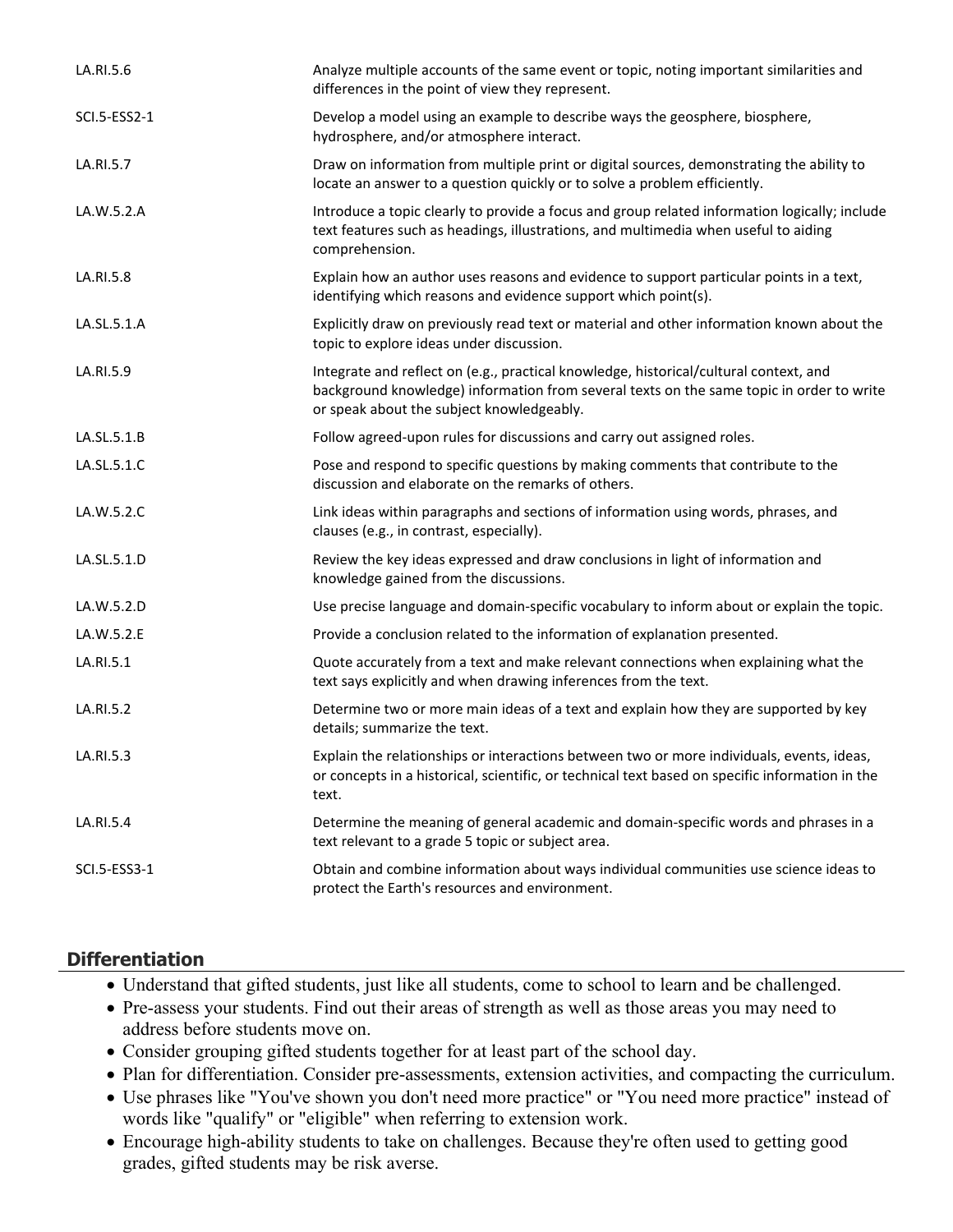#### **Definitions of Differentiation Components**:

- o Content the specific information that is to be taught in the lesson/unit/course of instruction.
- o Process how the student will acquire the content information.
- o Product how the student will demonstrate understanding of the content.
- o Learning Environment the environment where learning is taking place including physical location and/or student grouping

#### **Differentiation occurring in this unit:**

**Offer challenge ideas to students wishing to explore additional information concerning climate change.**

#### **Modifications & Accommodations**

Refer to QSAC EXCEL SMALL SPED ACCOMMOCATIONS spreadsheet in this discipline.

#### **Modifications and Accommodations used in this unit:**

IEP's and 504 accommodations will be utilized.

#### **Formative Assessments**

Assessment allows both instructor and student to monitor progress towards achieving learning objectives, and can be approached in a variety of ways. **Formative assessment** refers to tools that identify misconceptions, struggles, and learning gaps along the way and assess how to close those gaps. It includes effective tools for helping to shape learning, and can even bolster students' abilities to take ownership of their learning when they understand that the goal is to improve learning, not apply final marks (Trumbull and Lash, 2013). It can include students assessing themselves, peers, or even the instructor, through writing, quizzes, conversation, and more. In short, formative assessment occurs throughout a class or course, and seeks to improve student achievement of learning objectives through approaches that can support specific student needs (Theal and Franklin, 2010, p. 151).

### **Formative Assessments used in this unit:**

**Discussion** 

**Teacher observation and checklist** 

**quizzes**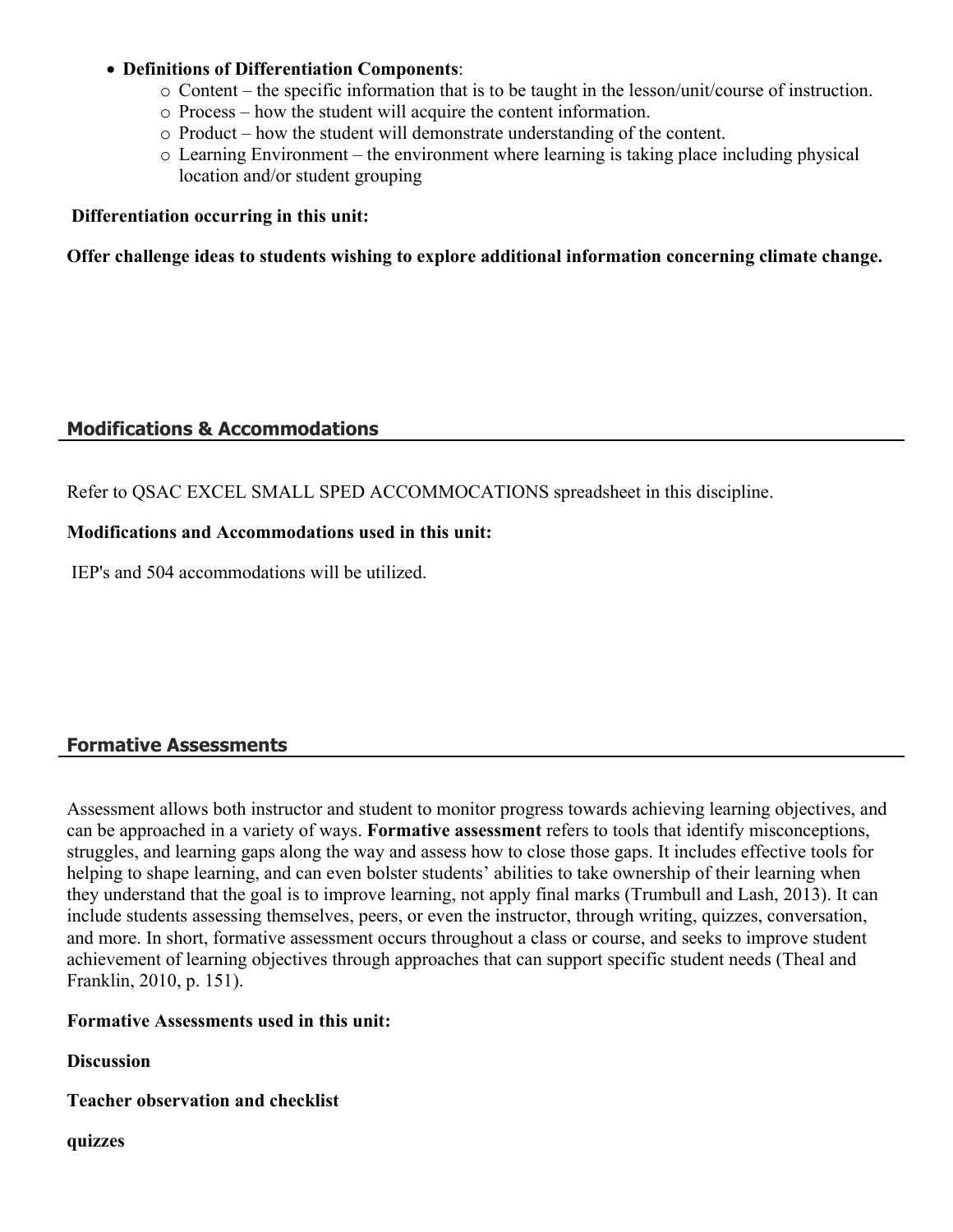#### **Benchmark Assessements**

**Benchmark Assessments** are given periodically (e.g., at the end of every quarter or as frequently as once per month) throughout a school year to establish baseline achievement data and measure progress toward a standard or set of academic standards and goals.

#### **Schoolwide Benchmark assessments:**

Aimsweb benchmarks 3X a year

Linkit Benchmarks 3X a year

#### **Additional Benchmarks used in this unit:**

**Final Assessment**

#### **Summative Assessments**

**Summative assessments** evaluate student learning, knowledge, proficiency, or success at the conclusion of an instructional period, like a unit, course, or program. Summative assessments are almost always formally graded and often heavily weighted (though they do not need to be). Summative assessment can be used to great effect in conjunction and alignment with formative assessment, and instructors can consider a variety of ways to combine these approaches.

#### **Summative assessments for this unit:**

Final assessment